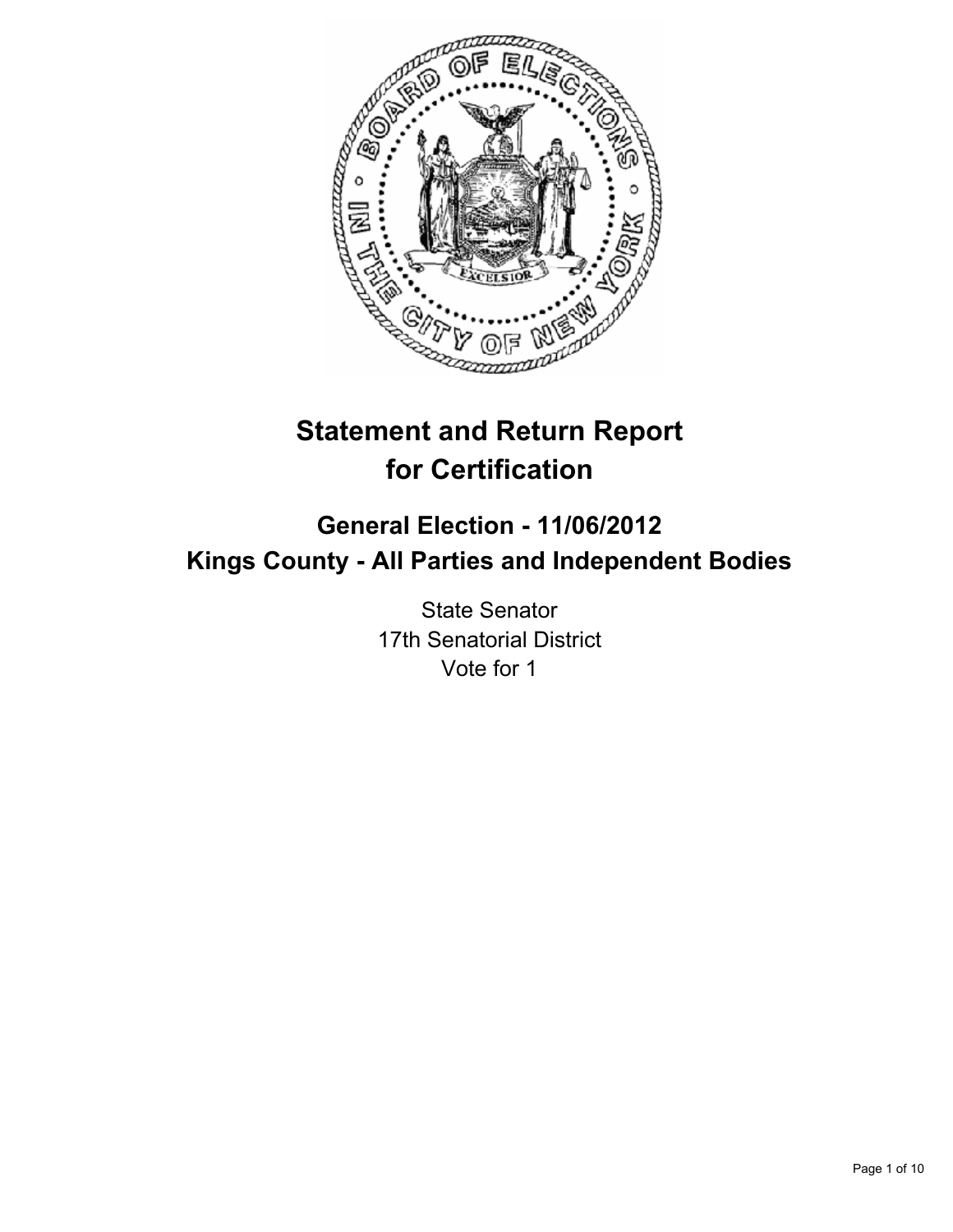

| <b>PUBLIC COUNTER</b>                                    | 6,726 |
|----------------------------------------------------------|-------|
| <b>EMERGENCY</b>                                         | 1     |
| <b>ABSENTEE/MILITARY</b>                                 | 204   |
| <b>FFDFRAL</b>                                           | 139   |
| <b>SPECIAL PRESIDENTIAL</b>                              | 0     |
| <b>AFFIDAVIT</b>                                         | 514   |
| <b>Total Ballots</b>                                     | 7,584 |
| Less - Inapplicable Federal/Special Presidential Ballots | (139) |
| <b>Total Applicable Ballots</b>                          | 7,445 |
| SIMCHA FELDER (DEMOCRATIC)                               | 3,204 |
| DAVID STOROBIN (REPUBLICAN)                              | 2,796 |
| SIMCHA FELDER (CONSERVATIVE)                             | 569   |
| SIMCHA FELDER (TAX CUTS NOW)                             | 31    |
| ABRAHAM TISCHLER (SCHOOL CHOICE)                         | 34    |
| ANDREW GOUNARDO (WRITE-IN)                               | 1     |
| BILL MAHER (WRITE-IN)                                    | 1     |
| EDWARD JAWORSKI (WRITE-IN)                               | 2     |
| <b>JULIA FRIEL (WRITE-IN)</b>                            | 1     |
| KAITLYN O'HAGAN (WRITE-IN)                               | 1     |
| MARTIN J. GOLDEN (WRITE-IN)                              | 1     |
| STEVEN HOVER (WRITE-IN)                                  | 1     |
| STEVEN HOYER (WRITE-IN)                                  | 1     |
| UNATTRIBUTABLE WRITE-IN (WRITE-IN)                       | 4     |
| <b>Total Votes</b>                                       | 6,647 |
| Unrecorded                                               | 798   |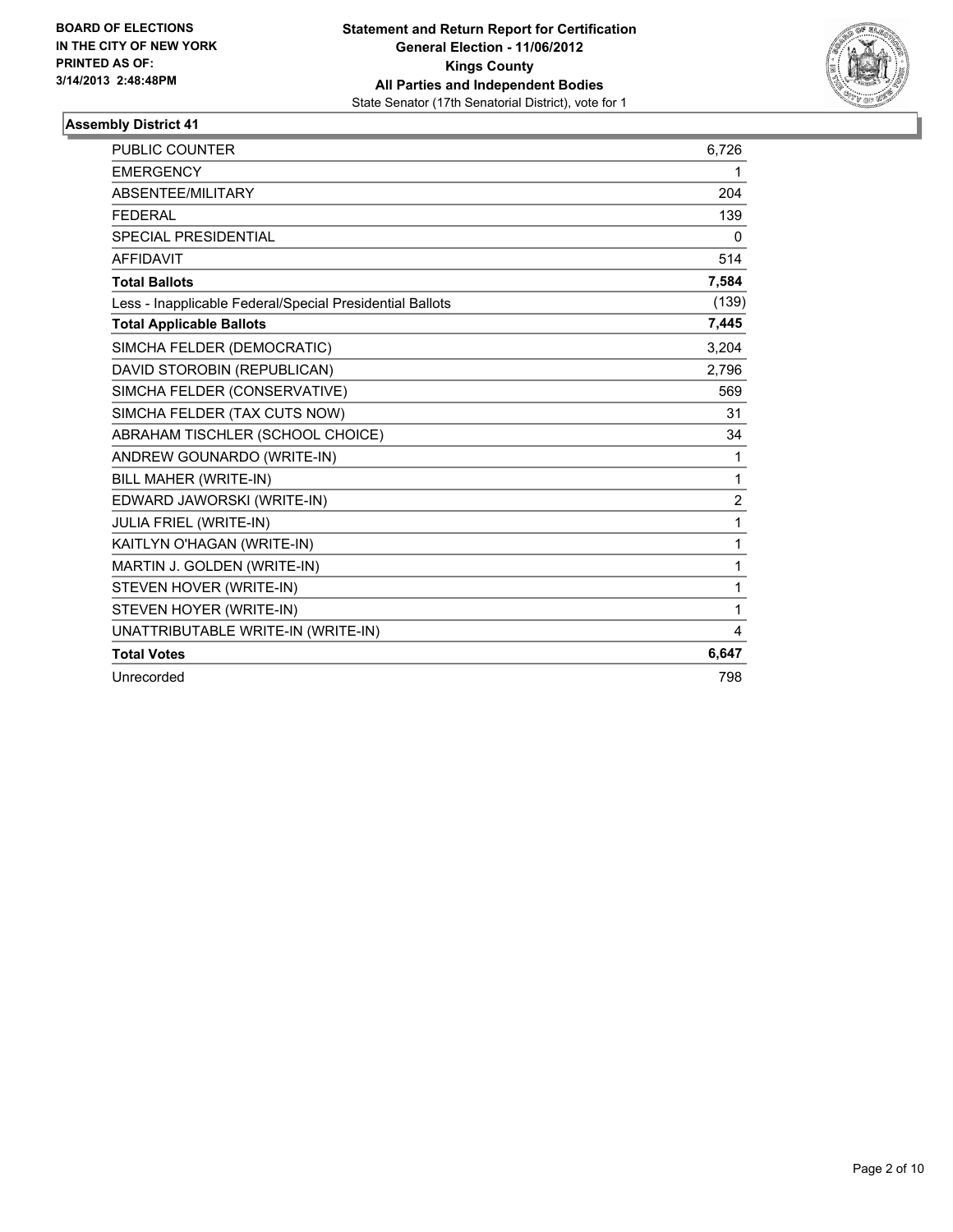

| <b>PUBLIC COUNTER</b>                                    | 4,483                   |
|----------------------------------------------------------|-------------------------|
| <b>EMERGENCY</b>                                         | 0                       |
| ABSENTEE/MILITARY                                        | 141                     |
| <b>FEDERAL</b>                                           | 240                     |
| SPECIAL PRESIDENTIAL                                     | 0                       |
| <b>AFFIDAVIT</b>                                         | 318                     |
| <b>Total Ballots</b>                                     | 5,182                   |
| Less - Inapplicable Federal/Special Presidential Ballots | (240)                   |
| <b>Total Applicable Ballots</b>                          | 4,942                   |
| SIMCHA FELDER (DEMOCRATIC)                               | 2,508                   |
| DAVID STOROBIN (REPUBLICAN)                              | 1,144                   |
| SIMCHA FELDER (CONSERVATIVE)                             | 705                     |
| SIMCHA FELDER (TAX CUTS NOW)                             | 35                      |
| ABRAHAM TISCHLER (SCHOOL CHOICE)                         | 40                      |
| <b>BARNDY SPRING (WRITE-IN)</b>                          | 1                       |
| BRAD ANDERSON (WRITE-IN)                                 | 1                       |
| JACOB GOLD (WRITE-IN)                                    | 1                       |
| <b>JULIA MORALES (WRITE-IN)</b>                          | 1                       |
| JUSTINN WEDDLE (WRITE-IN)                                | $\overline{\mathbf{c}}$ |
| LEAM GORTTER (WRITE-IN)                                  | 1                       |
| LEHHA JAMES (WRITE-IN)                                   | 1                       |
| LEON B. CIRLTON (WRITE-IN)                               | 1                       |
| LEON GORTLER (WRITE-IN)                                  | 1                       |
| LEWIS A. FIDLER (WRITE-IN)                               | 1                       |
| SANDRA ABRAMSON (WRITE-IN)                               | 1                       |
| SCOTT DEXTER (WRITE-IN)                                  | 1                       |
| SHLOMO SEND (WRITE-IN)                                   | 1                       |
| UNATTRIBUTABLE WRITE-IN (WRITE-IN)                       | 6                       |
| <b>VERMIN SUPREME (WRITE-IN)</b>                         | 1                       |
| <b>Total Votes</b>                                       | 4,453                   |
| Unrecorded                                               | 489                     |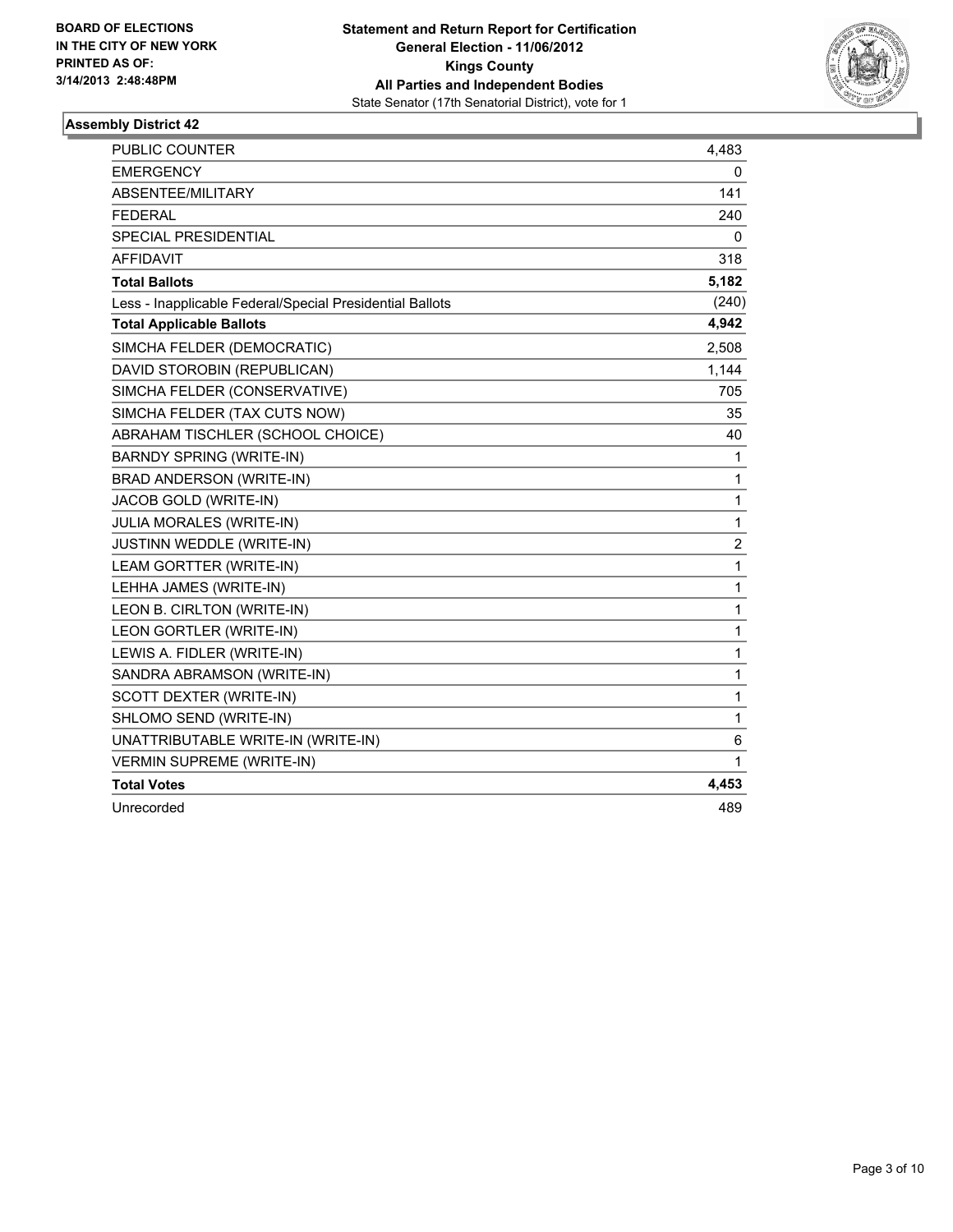

| <b>PUBLIC COUNTER</b>                                    | 12,700         |
|----------------------------------------------------------|----------------|
| <b>EMERGENCY</b>                                         | 38             |
| ABSENTEE/MILITARY                                        | 343            |
| <b>FEDERAL</b>                                           | 281            |
| SPECIAL PRESIDENTIAL                                     | 0              |
| <b>AFFIDAVIT</b>                                         | 964            |
| <b>Total Ballots</b>                                     | 14,326         |
| Less - Inapplicable Federal/Special Presidential Ballots | (281)          |
| <b>Total Applicable Ballots</b>                          | 14,045         |
| SIMCHA FELDER (DEMOCRATIC)                               | 8,091          |
| DAVID STOROBIN (REPUBLICAN)                              | 2,777          |
| SIMCHA FELDER (CONSERVATIVE)                             | 1,261          |
| SIMCHA FELDER (TAX CUTS NOW)                             | 63             |
| ABRAHAM TISCHLER (SCHOOL CHOICE)                         | 148            |
| AHARON NUSSBAUM (WRITE-IN)                               | 1              |
| <b>BILL CLINTON (WRITE-IN)</b>                           | 2              |
| CYRUS MC GOLDEN (WRITE-IN)                               | 2              |
| DAVID M HARWITZ (WRITE-IN)                               | 1              |
| ELLEN LIPPRAN (WRITE-IN)                                 | 1              |
| JILL GREGORY (WRITE-IN)                                  | 2              |
| JONOTHAN MECLER (WRITE-IN)                               | 1              |
| KAREN GOULD (WRITE-IN)                                   | 1              |
| KEVIN PARKER (WRITE-IN)                                  | 1              |
| LORI HOEPNER (WRITE-IN)                                  | 1              |
| LOUISA MC MUNY (WRITE-IN)                                | 2              |
| LUCRETIA JOHN (WRITE-IN)                                 | 2              |
| MARAGRET KUBRIANO (WRITE-IN)                             | 1              |
| MARTIN LUTHER KING (WRITE-IN)                            | 1              |
| NAOMI LEVIN (WRITE-IN)                                   | 2              |
| PHIL LESH (WRITE-IN)                                     | 1              |
| RALPH NADER (WRITE-IN)                                   | 1              |
| RALPH NADOR (WRITE-IN)                                   | 1              |
| RALPH PERFETTO (WRITE-IN)                                | 1              |
| RANDI M. ZIMMERAN (WRITE-IN)                             | 1              |
| ROB VIOLA (WRITE-IN)                                     | 1              |
| RUTH SIMON (WRITE-IN)                                    | 2              |
| RYAN EHRHART (WRITE-IN)                                  | 1              |
| SCOTT KRAVET (WRITE-IN)                                  | 1              |
| SERGE ALEXANDER (WRITE-IN)                               | 1              |
| SIMETTA STROH (WRITE-IN)                                 | 2              |
| SREPHEA CALBERT (WRITE-IN)                               | 1              |
| SUZANE VAVDAN (WRITE-IN)                                 | 2              |
| SYLVIA RIVERA (WRITE-IN)                                 | 1              |
| TONY MONTANA (WRITE-IN)                                  | 1              |
| UNATTRIBUTABLE WRITE-IN (WRITE-IN)                       | 22             |
| VISHNO SHARMA (WRITE-IN)                                 | $\overline{2}$ |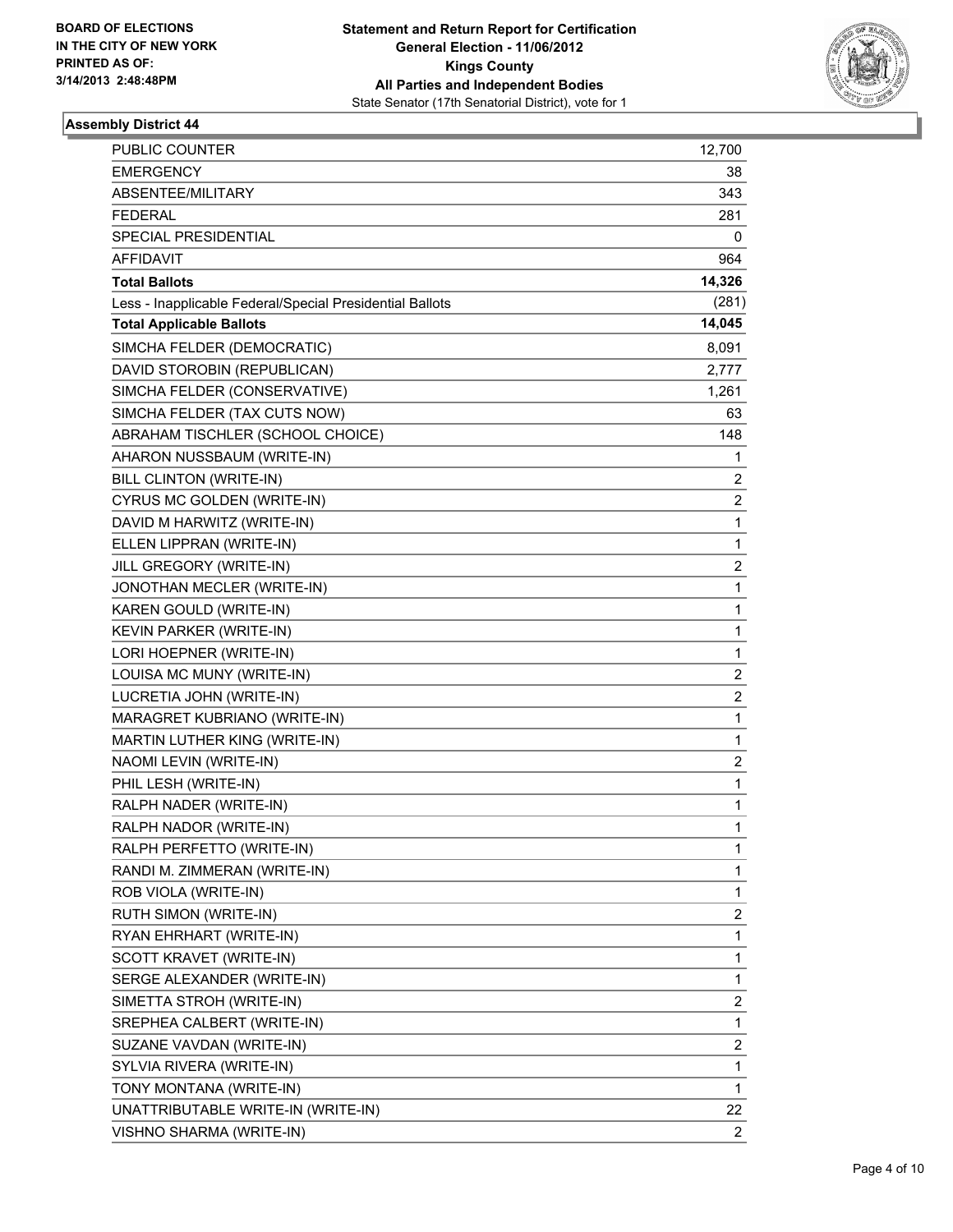

| WAN PARK (WRITE-IN) |        |
|---------------------|--------|
| <b>Total Votes</b>  | 12,405 |
| Unrecorded          | 1 640  |

#### **Assembly District 45**

| <b>PUBLIC COUNTER</b>                                    | 6,261        |
|----------------------------------------------------------|--------------|
| <b>EMERGENCY</b>                                         | 1            |
| ABSENTEE/MILITARY                                        | 173          |
| <b>FEDERAL</b>                                           | 145          |
| <b>SPECIAL PRESIDENTIAL</b>                              | 1            |
| <b>AFFIDAVIT</b>                                         | 485          |
| <b>Total Ballots</b>                                     | 7,066        |
| Less - Inapplicable Federal/Special Presidential Ballots | (146)        |
| <b>Total Applicable Ballots</b>                          | 6,920        |
| SIMCHA FELDER (DEMOCRATIC)                               | 2,880        |
| DAVID STOROBIN (REPUBLICAN)                              | 2,543        |
| SIMCHA FELDER (CONSERVATIVE)                             | 551          |
| SIMCHA FELDER (TAX CUTS NOW)                             | 45           |
| ABRAHAM TISCHLER (SCHOOL CHOICE)                         | 44           |
| ALLAN FEINBLUM (WRITE-IN)                                | 1            |
| KEN PIZZALA (WRITE-IN)                                   | $\mathbf{1}$ |
| LESLIE RUTH (WRITE-IN)                                   | 1            |
| MARTIN M. DILAN (WRITE-IN)                               | 1            |
| RALPH NADER (WRITE-IN)                                   | 1            |
| UNATTRIBUTABLE WRITE-IN (WRITE-IN)                       | 5            |
| <b>Total Votes</b>                                       | 6,073        |
| Unrecorded                                               | 847          |

| <b>PUBLIC COUNTER</b>                                    | 3,512 |
|----------------------------------------------------------|-------|
| <b>EMERGENCY</b>                                         | 0     |
| ABSENTEE/MILITARY                                        | 152   |
| FEDERAL                                                  | 20    |
| SPECIAL PRESIDENTIAL                                     | 0     |
| <b>AFFIDAVIT</b>                                         | 367   |
| <b>Total Ballots</b>                                     | 4,051 |
| Less - Inapplicable Federal/Special Presidential Ballots | (20)  |
| <b>Total Applicable Ballots</b>                          | 4,031 |
| SIMCHA FELDER (DEMOCRATIC)                               | 1,757 |
| DAVID STOROBIN (REPUBLICAN)                              | 1,327 |
| SIMCHA FELDER (CONSERVATIVE)                             | 114   |
| SIMCHA FELDER (TAX CUTS NOW)                             | 20    |
| ABRAHAM TISCHLER (SCHOOL CHOICE)                         | 25    |
| JON STEWART (WRITE-IN)                                   | 1     |
| UNATTRIBUTABLE WRITE-IN (WRITE-IN)                       | 1     |
| <b>Total Votes</b>                                       | 3,245 |
| Unrecorded                                               | 786   |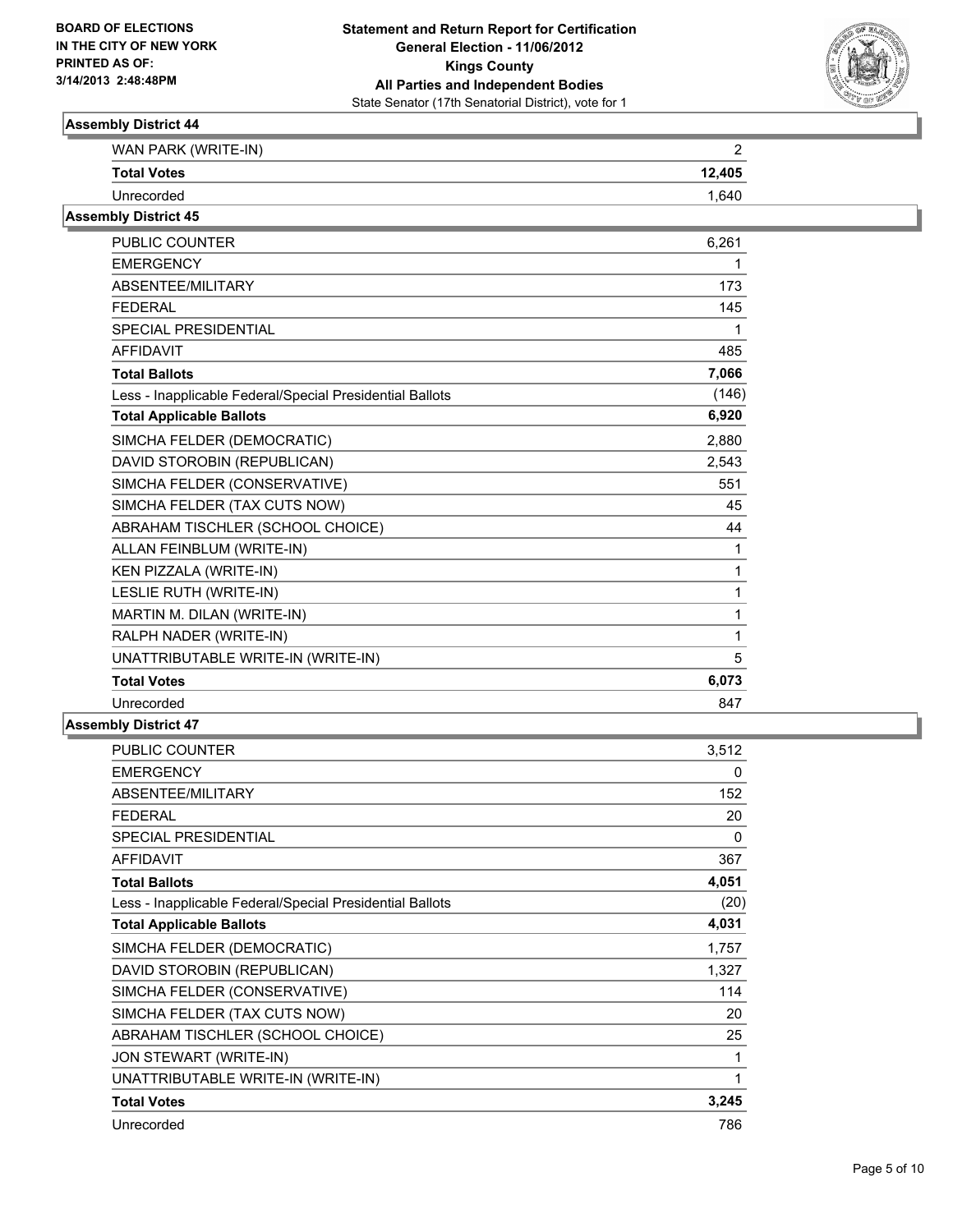

| PUBLIC COUNTER                                           | 20,919 |
|----------------------------------------------------------|--------|
| EMERGENCY                                                | 42     |
| <b>ABSENTEE/MILITARY</b>                                 | 458    |
| FEDERAL                                                  | 797    |
| SPECIAL PRESIDENTIAL                                     | 0      |
| <b>AFFIDAVIT</b>                                         | 1,249  |
| <b>Total Ballots</b>                                     | 23,465 |
| Less - Inapplicable Federal/Special Presidential Ballots | (797)  |
| <b>Total Applicable Ballots</b>                          | 22,668 |
| SIMCHA FELDER (DEMOCRATIC)                               | 10,419 |
| DAVID STOROBIN (REPUBLICAN)                              | 7,448  |
| SIMCHA FELDER (CONSERVATIVE)                             | 2,625  |
| SIMCHA FELDER (TAX CUTS NOW)                             | 141    |
| ABRAHAM TISCHLER (SCHOOL CHOICE)                         | 172    |
| DANIEL KIRCH (WRITE-IN)                                  | 1      |
| DAVID HAGER (WRITE-IN)                                   | 1      |
| HELENA WELLS (WRITE-IN)                                  | 1      |
| LINDA GLORIOSOL (WRITE-IN)                               | 1      |
| MAJOR OWENS (WRITE-IN)                                   | 1      |
| MARTIN J. GOLDEN (WRITE-IN)                              | 1      |
| MD ABEZ SHEA (WRITE-IN)                                  | 1      |
| MENDY PANETH (WRITE-IN)                                  | 1      |
| R' YOSET STERNHILL (WRITE-IN)                            | 1      |
| RALPH NADER (WRITE-IN)                                   | 1      |
| SHARON KLEINBAUM (WRITE-IN)                              | 1      |
| SHENDY FASTEN (WRITE-IN)                                 | 1      |
| SIMCHA STROH (WRITE-IN)                                  | 1      |
| STEVEN YUNIVER (WRITE-IN)                                | 1      |
| UNATTRIBUTABLE WRITE-IN (WRITE-IN)                       | 9      |
| USHER FASTEN (WRITE-IN)                                  | 1      |
| YARI OSORIO (WRITE-IN)                                   | 1      |
| <b>Total Votes</b>                                       | 20,830 |
| Unrecorded                                               | 1,838  |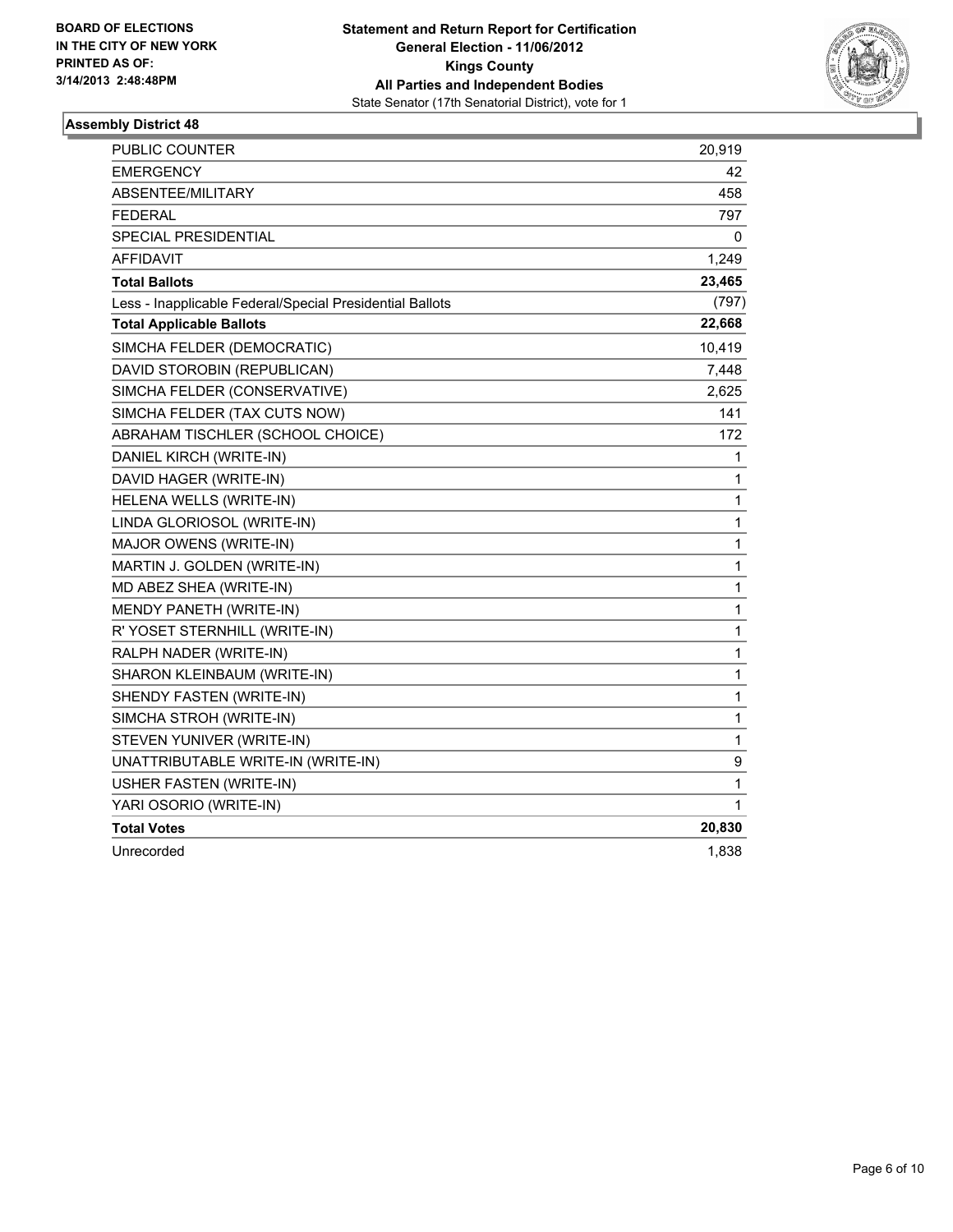

| <b>PUBLIC COUNTER</b>                                    | 2,717 |
|----------------------------------------------------------|-------|
| <b>EMERGENCY</b>                                         | 4     |
| <b>ABSENTEE/MILITARY</b>                                 | 45    |
| <b>FEDERAL</b>                                           | 34    |
| <b>SPECIAL PRESIDENTIAL</b>                              | 0     |
| <b>AFFIDAVIT</b>                                         | 286   |
| <b>Total Ballots</b>                                     | 3,086 |
| Less - Inapplicable Federal/Special Presidential Ballots | (34)  |
| <b>Total Applicable Ballots</b>                          | 3,052 |
| SIMCHA FELDER (DEMOCRATIC)                               | 1,485 |
| DAVID STOROBIN (REPUBLICAN)                              | 646   |
| SIMCHA FELDER (CONSERVATIVE)                             | 122   |
| SIMCHA FELDER (TAX CUTS NOW)                             | 19    |
| ABRAHAM TISCHLER (SCHOOL CHOICE)                         | 34    |
| UNATTRIBUTABLE WRITE-IN (WRITE-IN)                       | 3     |
| <b>Total Votes</b>                                       | 2,309 |
| Unrecorded                                               | 743   |

| PUBLIC COUNTER                                           | 3,614        |
|----------------------------------------------------------|--------------|
| <b>EMERGENCY</b>                                         | 1            |
| ABSENTEE/MILITARY                                        | 73           |
| <b>FEDERAL</b>                                           | 41           |
| <b>SPECIAL PRESIDENTIAL</b>                              | $\mathbf{0}$ |
| <b>AFFIDAVIT</b>                                         | 443          |
| <b>Total Ballots</b>                                     | 4,172        |
| Less - Inapplicable Federal/Special Presidential Ballots | (41)         |
| <b>Total Applicable Ballots</b>                          | 4,131        |
| SIMCHA FELDER (DEMOCRATIC)                               | 2,415        |
| DAVID STOROBIN (REPUBLICAN)                              | 657          |
| SIMCHA FELDER (CONSERVATIVE)                             | 188          |
| SIMCHA FELDER (TAX CUTS NOW)                             | 18           |
| ABRAHAM TISCHLER (SCHOOL CHOICE)                         | 31           |
| ABDUL AWAN (WRITE-IN)                                    | 1            |
| AMY BRAMBALL (WRITE-IN)                                  | 1            |
| CARMELO ANTHONY (WRITE-IN)                               | 1            |
| ERIC ADAMS (WRITE-IN)                                    | 1            |
| <b>HECTOR ROSALES (WRITE-IN)</b>                         | 1            |
| <b>JULIA TAYLOR (WRITE-IN)</b>                           | 1            |
| PAUL JENSON (WRITE-IN)                                   | 1            |
| PAUL T. STARR (WRITE-IN)                                 | 1            |
| SARAH SILVERMAN (WRITE-IN)                               | 1            |
| TODD LOUIS (WRITE-IN)                                    | 1            |
| UNATTRIBUTABLE WRITE-IN (WRITE-IN)                       | 6            |
| <b>Total Votes</b>                                       | 3,325        |
| Unrecorded                                               | 806          |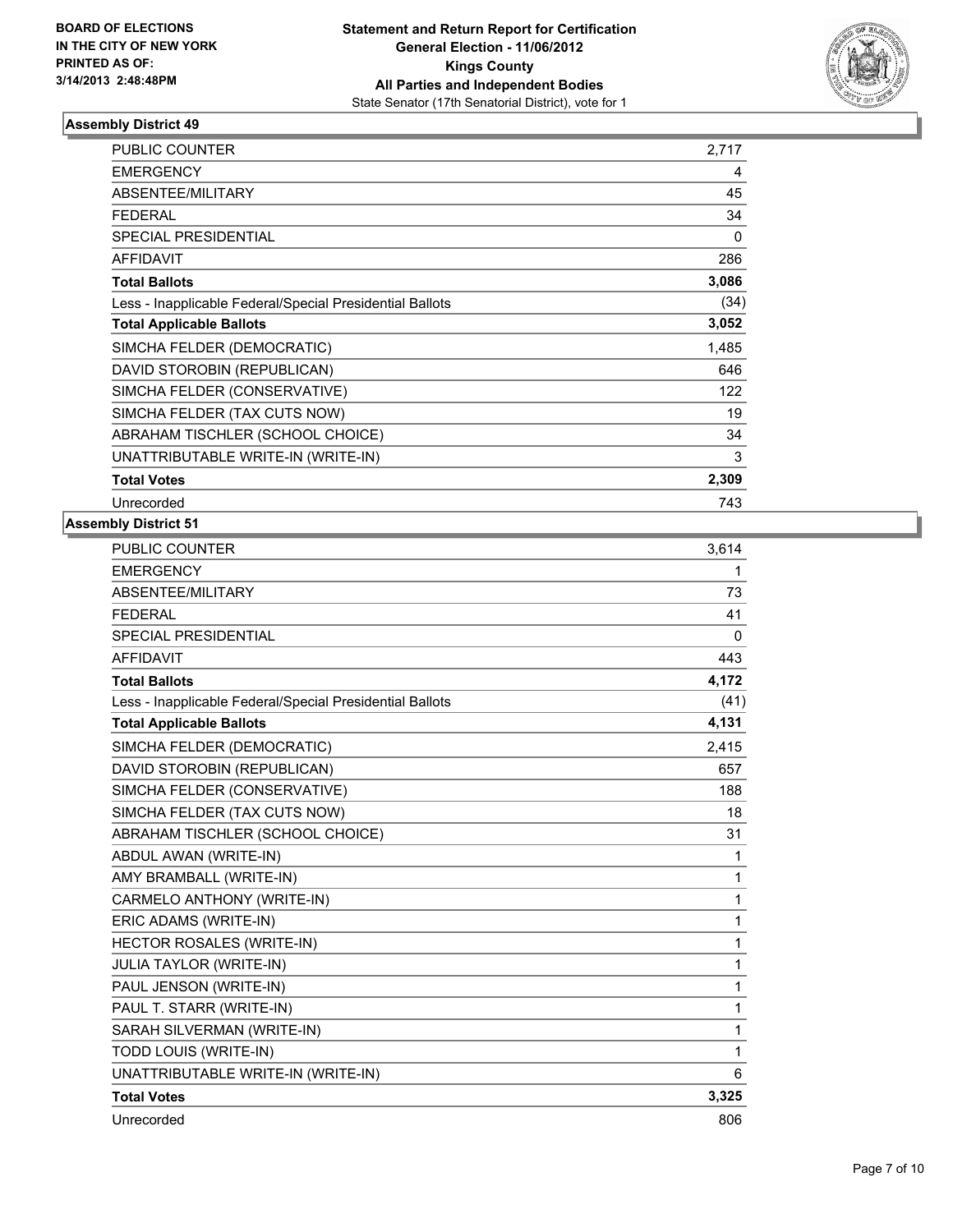

#### **Total for State Senator (17th Senatorial District) - Kings County**

| PUBLIC COUNTER                                           | 60,932         |
|----------------------------------------------------------|----------------|
| <b>EMERGENCY</b>                                         | 87             |
| ABSENTEE/MILITARY                                        | 1,589          |
| <b>FEDERAL</b>                                           | 1,697          |
| SPECIAL PRESIDENTIAL                                     | 1              |
| <b>AFFIDAVIT</b>                                         | 4,626          |
| <b>Total Ballots</b>                                     | 68,932         |
| Less - Inapplicable Federal/Special Presidential Ballots | (1,698)        |
| <b>Total Applicable Ballots</b>                          | 67,234         |
| SIMCHA FELDER (DEMOCRATIC)                               | 32,759         |
| DAVID STOROBIN (REPUBLICAN)                              | 19,338         |
| SIMCHA FELDER (CONSERVATIVE)                             | 6,135          |
| SIMCHA FELDER (TAX CUTS NOW)                             | 372            |
| ABRAHAM TISCHLER (SCHOOL CHOICE)                         | 528            |
| ABDUL AWAN (WRITE-IN)                                    | 1              |
| AHARON NUSSBAUM (WRITE-IN)                               | 1              |
| ALLAN FEINBLUM (WRITE-IN)                                | 1              |
| AMY BRAMBALL (WRITE-IN)                                  | 1              |
| ANDREW GOUNARDO (WRITE-IN)                               | 1              |
| <b>BARNDY SPRING (WRITE-IN)</b>                          | 1              |
| BILL CLINTON (WRITE-IN)                                  | 2              |
| BILL MAHER (WRITE-IN)                                    | 1              |
| BRAD ANDERSON (WRITE-IN)                                 | 1              |
| CARMELO ANTHONY (WRITE-IN)                               | 1              |
| CYRUS MC GOLDEN (WRITE-IN)                               | $\overline{c}$ |
| DANIEL KIRCH (WRITE-IN)                                  | 1              |
| DAVID HAGER (WRITE-IN)                                   | 1              |
| DAVID M HARWITZ (WRITE-IN)                               | 1              |
| EDWARD JAWORSKI (WRITE-IN)                               | $\overline{2}$ |
| ELLEN LIPPRAN (WRITE-IN)                                 | 1              |
| ERIC ADAMS (WRITE-IN)                                    | 1              |
| <b>HECTOR ROSALES (WRITE-IN)</b>                         | 1              |
| HELENA WELLS (WRITE-IN)                                  | 1              |
| JACOB GOLD (WRITE-IN)                                    | 1              |
| JILL GREGORY (WRITE-IN)                                  | $\overline{2}$ |
| JON STEWART (WRITE-IN)                                   | 1              |
| JONOTHAN MECLER (WRITE-IN)                               | 1              |
| <b>JULIA FRIEL (WRITE-IN)</b>                            | 1              |
| JULIA MORALES (WRITE-IN)                                 | 1              |
| <b>JULIA TAYLOR (WRITE-IN)</b>                           | 1              |
| JUSTINN WEDDLE (WRITE-IN)                                | $\overline{2}$ |
| KAITLYN O'HAGAN (WRITE-IN)                               | 1              |
| KAREN GOULD (WRITE-IN)                                   | 1              |
| KEN PIZZALA (WRITE-IN)                                   | 1              |
| KEVIN PARKER (WRITE-IN)                                  | 1              |
| LEAM GORTTER (WRITE-IN)                                  | 1              |
|                                                          |                |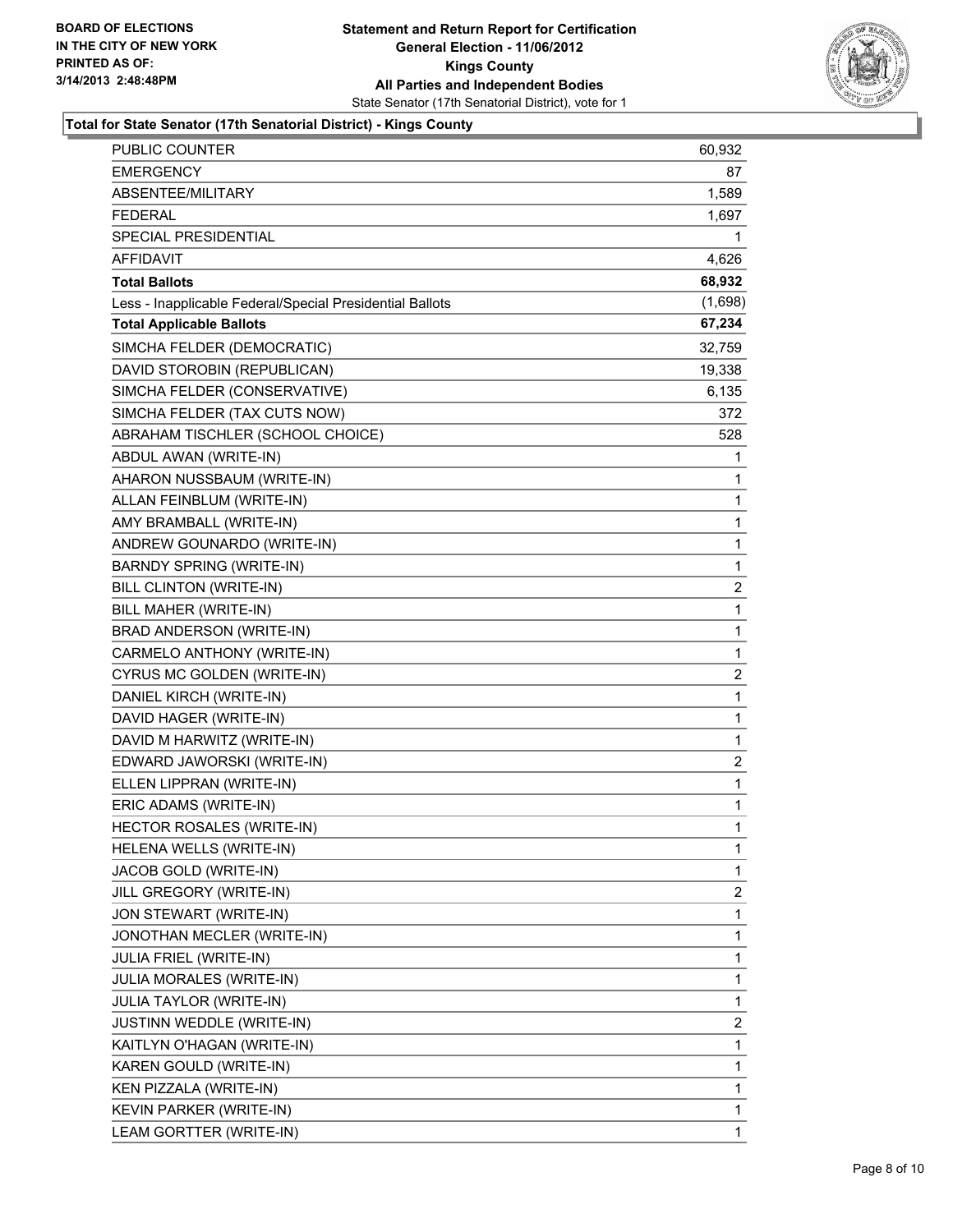

#### **Total for State Senator (17th Senatorial District) - Kings County**

| LEHHA JAMES (WRITE-IN)        | 1              |
|-------------------------------|----------------|
| LEON B. CIRLTON (WRITE-IN)    | 1              |
| LEON GORTLER (WRITE-IN)       | 1              |
| LESLIE RUTH (WRITE-IN)        | 1              |
| LEWIS A. FIDLER (WRITE-IN)    | 1              |
| LINDA GLORIOSOL (WRITE-IN)    | 1              |
| LORI HOEPNER (WRITE-IN)       | 1              |
| LOUISA MC MUNY (WRITE-IN)     | 2              |
| LUCRETIA JOHN (WRITE-IN)      | 2              |
| MAJOR OWENS (WRITE-IN)        | 1              |
| MARAGRET KUBRIANO (WRITE-IN)  | 1              |
| MARTIN J. GOLDEN (WRITE-IN)   | 2              |
| MARTIN LUTHER KING (WRITE-IN) | 1              |
| MARTIN M. DILAN (WRITE-IN)    | 1              |
| MD ABEZ SHEA (WRITE-IN)       | 1              |
| MENDY PANETH (WRITE-IN)       | 1              |
| NAOMI LEVIN (WRITE-IN)        | $\overline{c}$ |
| PAUL JENSON (WRITE-IN)        | 1              |
| PAUL T. STARR (WRITE-IN)      | 1              |
| PHIL LESH (WRITE-IN)          | 1              |
| R' YOSET STERNHILL (WRITE-IN) | 1              |
| RALPH NADER (WRITE-IN)        | 3              |
| RALPH NADOR (WRITE-IN)        | 1              |
| RALPH PERFETTO (WRITE-IN)     | 1              |
| RANDI M. ZIMMERAN (WRITE-IN)  | 1              |
| ROB VIOLA (WRITE-IN)          | 1              |
| RUTH SIMON (WRITE-IN)         | 2              |
| RYAN EHRHART (WRITE-IN)       | 1              |
| SANDRA ABRAMSON (WRITE-IN)    | 1              |
| SARAH SILVERMAN (WRITE-IN)    | 1              |
| SCOTT DEXTER (WRITE-IN)       | 1              |
| SCOTT KRAVET (WRITE-IN)       | $\mathbf{1}$   |
| SERGE ALEXANDER (WRITE-IN)    | 1              |
| SHARON KLEINBAUM (WRITE-IN)   | 1              |
| SHENDY FASTEN (WRITE-IN)      | 1              |
| SHLOMO SEND (WRITE-IN)        | 1              |
| SIMCHA STROH (WRITE-IN)       | 1              |
| SIMETTA STROH (WRITE-IN)      | 2              |
| SREPHEA CALBERT (WRITE-IN)    | 1              |
| STEVEN HOVER (WRITE-IN)       | 1              |
| STEVEN HOYER (WRITE-IN)       | 1              |
| STEVEN YUNIVER (WRITE-IN)     | 1              |
| SUZANE VAVDAN (WRITE-IN)      | 2              |
| SYLVIA RIVERA (WRITE-IN)      | 1              |
| TODD LOUIS (WRITE-IN)         | 1              |
| TONY MONTANA (WRITE-IN)       | 1.             |
|                               |                |